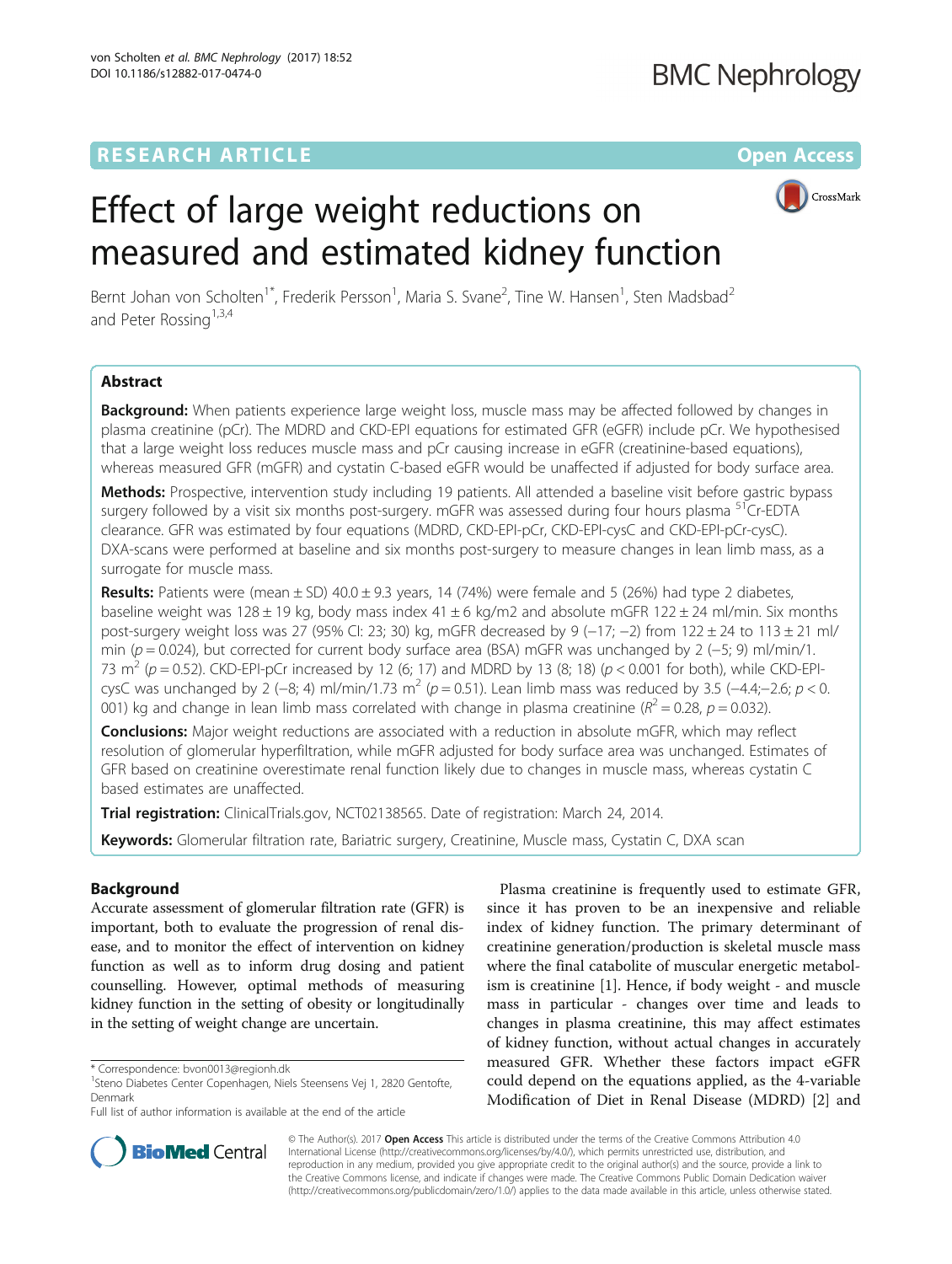Chronic Kidney Disease Epidemiology Collaboration (CKD-EPI) [[3](#page-5-0)] equations include plasma creatinine and would not be affected body weight changes alone. Cystatin C is a filtration marker that is less influenced by changes in muscle mass and may be a more suitable marker of renal function in subjects experiencing fast and large weight reductions [\[4](#page-5-0)]. In this prospective intervention study, we investigated the effect of a large weight loss (after Roux-en-Y gastric bypass surgery (RYGB)) on measured GFR (mGFR)  $(^{51}Cr$ -EDTA plasma clearance) and on estimated GFR (using both plasma creatinine and cystatin C). Dual energy X-ray absorptiometry (DXA)-scans were performed before and after RYGB to estimate changes in skeletal muscle mass.

We hypothesised that a large weight loss reduces muscle mass (lean limb mass) and plasma creatinine leading to increases in eGFR (creatinine-based equations), whereas mGFR and cystatin C-based eGFR would be unaffected when adjusted for the change in body surface area (BSA).

## **Methods**

## Participants and study design

This prospective, open-label intervention study included 23 obese patients all scheduled for RYGB at Hvidovre University Hospital, Denmark. Three patients never had the surgery performed and one patient declined to participate in the post-surgery visit. Therefore, a total of 19 patients completed the study. Type 2 diabetes was diagnosed according to the WHO criteria.

Patients were recruited from March 2014 and the study was completed in June 2016.

The study design is illustrated in Fig. 1. Patients attended the baseline visit within two weeks prior to the scheduled RYGB and the follow-up visit was performed six months (±2 weeks) after RYGB.

The study protocol was approved by the regional ethics committee and was conducted according to the Declaration of Helsinki. All patients gave written informed consent before any study procedure was initiated. The study is registered at ClinicalTrials.gov with identifier NCT02138565. The two study-related visits were conducted at Steno Diabetes Center, Gentofte, Denmark, and the RYGB was performed at Hvidovre University Hospital, Hvidovre, Denmark as described previously [\[5\]](#page-5-0).

The primary aim was to assess the effect of a large weight reduction on measured GFR  $(^{51}Cr$ -EDTA plasma clearance) and on estimated GFR (applying different equations based on plasma creatinine or cystatin C). Secondly, we assessed the effect on body composition (determined by DXA-scan) in order to relate these changes with changes in renal outcome measures.

## Outcome measurements

Renal function (mGFR) and extracellular volume were assessed during four hours measurement of plasma  $51Cr$ -EDTA clearance by standard methods [\[6](#page-5-0)].  $51Cr$ -EDTA was performed within two weeks prior to RYGB and six months  $(± two weeks)$  after surgery.

For the present study, mGFR was represented by two approaches: 1) Absolute mGFR, where mGFR was presented as the raw mGFR (ml/min) and 2) mGFR corrected for concurrent body surface area (BSA): BSAcorrected mGFR (ml/min/1.73 m<sup>2</sup>).

For the estimation of BSA we used the Du Bois & Du Bois formula [\[7](#page-5-0)].

IDMS-traceable plasma creatinine was analysed using the enzymatic Creatinine Plus method (Vitros 5600, Ortho Clinical Diagnostics, Illkirch Cedex, France). Standardized plasma cystatin C was analyzed on the Cobas 8000® (Roche Diagnostics, Indianapolis, IN).

Estimated GFR was calculated by four equations:

1) Creatinine equation (MDRD 1999): MDRD eGFR [[2\]](#page-5-0); 2) Creatinine equation (CKD-EPI 2009): CKD-EPI-pCr eGFR [\[3](#page-5-0)]; 3) Cystatin C equation (CKD-EPI 2012): CKD-EPI-cysC eGFR [\[8](#page-5-0)]; and 4) Creatininecystatin C equation (CKD-EPI 2012): CKD-EPI-pCrcysC eGFR [[8\]](#page-5-0).

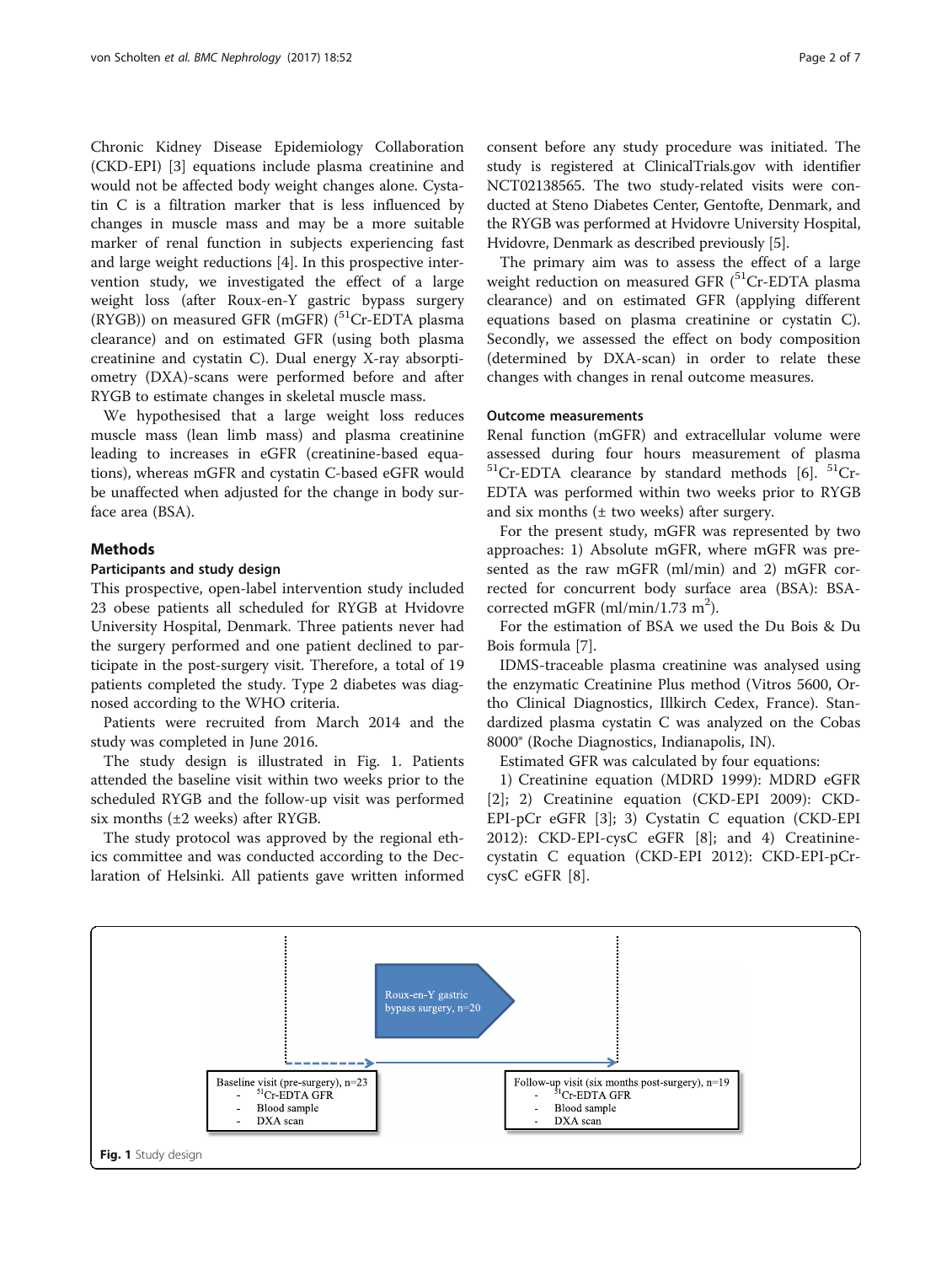DXA measurements of body composition were performed in all patients at baseline and six months after surgery using a Hologic Discovery A, series 82800-A (Hologic, Bedford, MA, USA).

The following parameters were obtained: Lean body mass (in kg), lean limb mass (in kg), fat mass (in kg) and fat mass (in percent). Lean limb mass is considered the best surrogate measure of skeletal muscle mass and was calculated as the total non-bone and non-fat lean mass of the extremities: Lean mass of left arm + lean mass of right arm + lean mass left leg + lean mass of right leg [[9\]](#page-5-0).

Urinary albumin-to-creatinine ratio (UACR) was calculated as the geometric mean of three consecutive morning spot urine samples performed at baseline and six months after surgery.

Twenty-four-hour blood pressure was performed at baseline and six months after surgery using BPro (HealthStats, Singapore), a watch-like device that captures radial pulse wave reflection and calculates brachial 24–h BP. BPro has been validated in people with diabetes and meets the European Society of Hypertension and Association for the Advancement of Medical Instrumentation standards [\[10](#page-5-0), [11](#page-5-0)]. Mean of systolic and diastolic blood pressure and heart rate was calculated using all readings during the 24 h. Only 24-h blood pressure recordings with  $\geq 20$  readings during daytime and  $\geq 7$  during night-time were used for analysis. One recording was incomplete and was discarded for the analysis.

The urinary albumin concentration of the morning spot samples was analysed using a turbidimetric immunoassay (Vitros 5600, Ortho Clinical Diagnostics, Illkirch Cedex, France).

#### Statistical analysis

Outcome measures are presented as mean (SD) and skewed data (UACR) are shown as geometric mean (IQR), and analysed after log-transformation.

The change in outcome measures was analysed from levels at baseline to six months after surgery and compared using the paired samples t-tests.

Associations between changes in outcome measures were assessed by linear regression models. The proportion of the variability explained by the models is presented as the  $R^2$ . Due to the exploratory nature of the study, no power calculation was performed, however based on a previous related study, we anticipated that a total of 20 subjects would be sufficient [[12](#page-5-0)].

Two-sided p-values < 0.05 were considered statistical significant. Statistical analysis was performed using IBM SPSS 23.0 (IBM Amonk NY, USA).

## Results

## Baseline demographics

Patients were (mean  $\pm$  SD) 40  $\pm$  9 years, 14 (74%) were female and 5 (26%) had type 2 diabetes. Baseline weight was  $128 \pm 19$  kg, body mass index  $41 \pm 6$  kg/m<sup>2</sup>, absolute mGFR 122 ± 24 ml/min and CKD-EPI-pCr eGFR 93 ± 18 ml/min/1.73 m<sup>2</sup>. Six patients received antihypertensive treatment at baseline and no changes were prescribed during the course of the study.

## Renal outcome measures

Six months after RYGB, absolute GFR was reduced by mean 9 (95% confidence interval: 2; 17;  $p = 0.021$ ) ml/min, while BSA-corrected GFR was unchanged by 2 (-5; 9;  $p =$ 0.52) ml/min/1.73 m<sup>2</sup> (Table [1](#page-3-0)).

Plasma creatinine was reduced by 9 (5; 14;  $p < 0.001$ ) μmol/l, and plasma cystatin C was unchanged by 0.02 (−0.04; 0.07; p = 0.61) six months after RYGB. MDRD eGFR increased by 13 (8; 18;  $p < 0.001$ ) ml/min/1.73 m<sup>2</sup>, CKD-EPI-pCr eGFR increased by 12 (6; 17;  $p < 0.001$ ) ml/min/1.73 m<sup>2</sup>, and CKD-EPI-pCr-cysC eGFR was unchanged by 5 (-0.5; 10;  $p = 0.074$ ) ml/min/1.73 m<sup>2</sup>. CKD-EPI-cysC eGFR was unchanged by 2 (-8; 4;  $p =$ 0.51) ml/min/1.73 m<sup>2</sup>. Plasma urea was reduced by 0.7 ( $-1.3$ ;  $-0.02$ ;  $p = 0.043$ ) mmol/l and UACR was reduced by 23 (−35; −9;  $p = 0.005$ ) %, while extracellular volume was unchanged  $(p = 0.99)$  (Table [1](#page-3-0)).

#### Weight loss and body composition outcome measures

Six months after RYGB weight was reduced by mean 27 (23; 30;  $p < 0.001$ ) kg or 21 (18; 24;  $p < 0.001$ ) % and body mass index was reduced by 8  $(-10; -7; p < 0.001)$ kg/m<sup>2</sup> . Lean limb mass was reduced by 3.5 kg (−4.4;  $-2.6$ ;  $p < 0.001$ ) kg, lean body mass was reduced by 6.5 ( $-7.9$ ;  $-5.0$ ;  $p < 0.001$ ) kg, and fat mass was reduced by 20 (−23; −18; p < 0.001) kg (Table [2\)](#page-3-0).

## Linear correlations

At baseline, BSA-corrected mGFR correlated significantly with plasma creatinine and with all estimates of GFR  $(R^2 \ge 0.25, p \le 0.029)$ , except for MDRD ( $p = 0.093$ ). After RYGB, BSA-corrected mGFR correlated with plasma creatinine and all estimates of GFR ( $R^2 \ge 0.34$ ,  $p \le 0.011$ ). Change in BSA-corrected mGFR correlated with change in plasma creatinine and MDRD eGFR ( $R^2 = 0.24$ ,  $p \le$ 0.048) and not with changes in other renal measures.

Lean limb mass correlated significantly with plasma creatinine at baseline ( $R^2 = 0.28$ ,  $p = 0.025$ ) and after RYGB  $(R^2 = 0.37, p = 0.010)$ . Change in lean limb mass correlated with change in plasma creatinine ( $R^2$  = 0.28,  $p$  = 0.032) and with change in UACR ( $R^2 = 0.28$ ,  $p = 0.034$ ).

Lean body mass correlated significantly with plasma creatinine at baseline  $(R^2 = 0.32, p = 0.012)$  and after RYGB ( $R^2$  = 0.42,  $p$  = 0.004). Change in lean body mass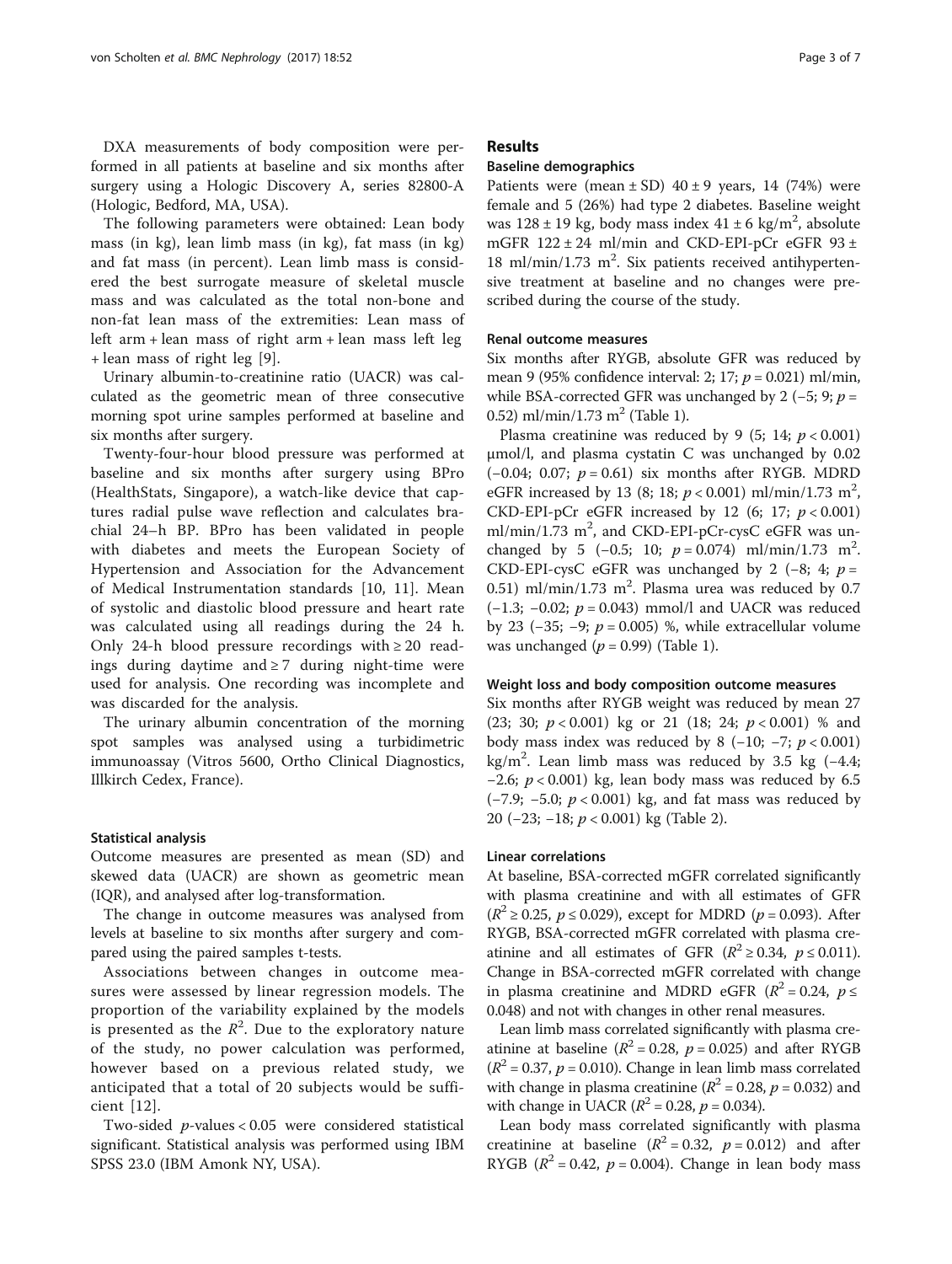<span id="page-3-0"></span>Table 1 Renal outcome measures

| Variable                                                                             | Baseline          | 6 months post-surgery | Change from baseline (95% CI) | $p$ -value |
|--------------------------------------------------------------------------------------|-------------------|-----------------------|-------------------------------|------------|
| mGFR ( <sup>51</sup> Cr-EDTA), ml/min (absolute)                                     | 122(24)           | 113(21)               | $-9(-17; -2)$                 | 0.021      |
| mGFR $(^{51}Cr$ -EDTA), ml/min/1.73 m <sup>2</sup> (corrected for body surface area) | 88 (17)           | 90(16)                | $2(-5; 9)$                    | 0.52       |
| Body surface area, $m^2$                                                             | 2.38(0.22)        | 2.14(0.23)            | $0.24$ (0.20; 0.28)           | < 0.001    |
| Plasma creatinine, µmol/l                                                            | 76 (18)           | 66 (12)               | $-9(-14; -5)$                 | < 0.001    |
| Plasma cystatin C, mg/l                                                              | 0.94(0.19)        | 0.96(0.19)            | $0.02$ ( $-0.04$ ; 0.07)      | 0.61       |
| CKD-EPI-sCr eGFR, ml/min/1.73 m <sup>2</sup>                                         | 93 (18)           | 105(15)               | 12(6; 17)                     | < 0.001    |
| MDRD eGFR, ml/min/1.73 m <sup>2</sup>                                                | 84 (21)           | 97(22)                | 13(8; 18)                     | < 0.001    |
| CKD-EPI-cysC eGFR, ml/min/1.73 m <sup>2</sup>                                        | 89 (19)           | 87(23)                | $-2(-8; 4)$                   | 0.51       |
| CKD-EPI-sCr-cysC eGFR, ml/min/1.73 m <sup>2</sup>                                    | 91 (19)           | 96(21)                | $5(-3; 10)$                   | 0.074      |
| 24-h systolic blood pressure, mmHq                                                   | 122(14)           | 124(13)               | $2(-5; 10)$                   | 0.56       |
| 24-h diastolic blood pressure, mmHq                                                  | 82 (10)           | 79 (11)               | $-3(-9; 4)$                   | 0.41       |
| Urinary albumin-to-creatinine ratio, mg/g                                            | $6.3$ $(2.7-8.1)$ | $4.8$ $(2.1 - 5.2)$   | $-23 (-35; -9)$ %             | 0.005      |
| Extracellular volume, I                                                              | 20.4(5.9)         | 20.4(6.3)             | $0(-2.5; 2.6)$                | 0.99       |
| Plasma urea, mmol/l                                                                  | 5.0(1.5)          | 4.3(1.1)              | $-0.7$ ( $-1.3$ ; $-0.02$ )   | 0.043      |
| Plasma calcium, mmol/l                                                               | 1.28(0.04)        | 1.28(0.03)            | $0 (-0.02; 0.02)$             | 0.74       |

Values represent mean (SD) or geometric mean (IQR)

GFR glomerular filtration rate

correlated with change in UACR  $(R^2 = 0.38, p = 0.011)$ , and not with change in plasma creatinine or other renal measures ( $p \ge 0.38$ ).

## **Discussion**

In this prospective intervention study investigating the effects of a fast and large (mean 27 kg) weight loss, obtained by Roux-en-Y gastric bypass surgery, we found a reduction in absolute mGFR, while BSA-corrected mGFR was unchanged. Plasma creatinine was reduced causing increases in creatinine-based eGFR (MDRD and CKD-EPI), while cystatin C-based eGFR was unchanged (all adjusted for BSA). Lean limb mass, a surrogate measure of skeletal muscle mass, was reduced by mean 3.5 kg and might explain the reduction in plasma creatinine, since we found a significant correlation between these changes.

Monitoring GFR is important for diagnosis and monitoring of patients with kidney disease. Furthermore, it is often used for dosage of drugs, mainly for safety reasons. Numerous equations based on plasma creatinine have been suggested for estimation of GFR and when compared to accurately measured GFR, particularly MDRD and CKD-EPI have been proven to be reliable. Of note, creatinine-based eGFR equations have not been validated in morbidly obese adults or in patients with change in body composition after RYGB [\[13\]](#page-5-0). Cystatin C is less affected by muscle mass and diet than is creatinine, while reports have found an association between cystatin C concentrations and body weight and fat mass [[14](#page-5-0)–[17](#page-5-0)]. In our study, cystatin C levels tended to be associated with body weight, but were not associated with fat mass, fat percent or body mass index (data not shown). Nonetheless, it has been anticipated that cystatin C would provide a more accurate estimate of GFR than creatinine [\[18](#page-5-0)]. Measuring GFR by inulin-clearance [[19\]](#page-5-0), chromium-EDTA clearance [[6\]](#page-5-0) or iohexol clearance [[20\]](#page-5-0) is considered the "gold standard" of GFR. However, it is expensive and time consuming (usually a four hour examination), and therefore not realistic as a routine measurement in clinical practice or in large-scale studies. Whether mGFR should be presented absolute or

| <b>Table 2</b> DXA outcome measures |
|-------------------------------------|
|                                     |

| Variable                                  | Baseline    | 6 months post-surgery | Change from baseline (95% CI) | <i>p</i> -value |
|-------------------------------------------|-------------|-----------------------|-------------------------------|-----------------|
| Lean body mass, kg                        | 66.2(12.2)  | 59.7 (13.0)           | $-6.5$ ( $-7.9$ ; $-5.0$ )    | < 0.001         |
| Lean body mass + bone mineral content, kg | 69.1 (12.4) | 62.6 (13.3)           | $-6.5$ $(-7.9; -5.0)$         | < 0.001         |
| Lean limb mass, kg                        | 30.6(6.5)   | 27.1(6.6)             | $-3.5$ $(-4.4; -2.6)$         | < 0.001         |
| Fat mass, kg                              | 59.0 (12.0) | 38.5 (9.9)            | $-20.4$ $(-23.1; -17.7)$      | < 0.001         |
| Fat mass, %                               | 46.1(5.8)   | 38.1(6.2)             | $-7.9$ ( $-9.1$ ; $-6.7$ )    | < 0.001         |
| Weight, kg                                | 128 (19)    | 101(18)               | $-27$ ( $-30$ ; $-23$ )       | < 0.001         |

Values represent mean (SD)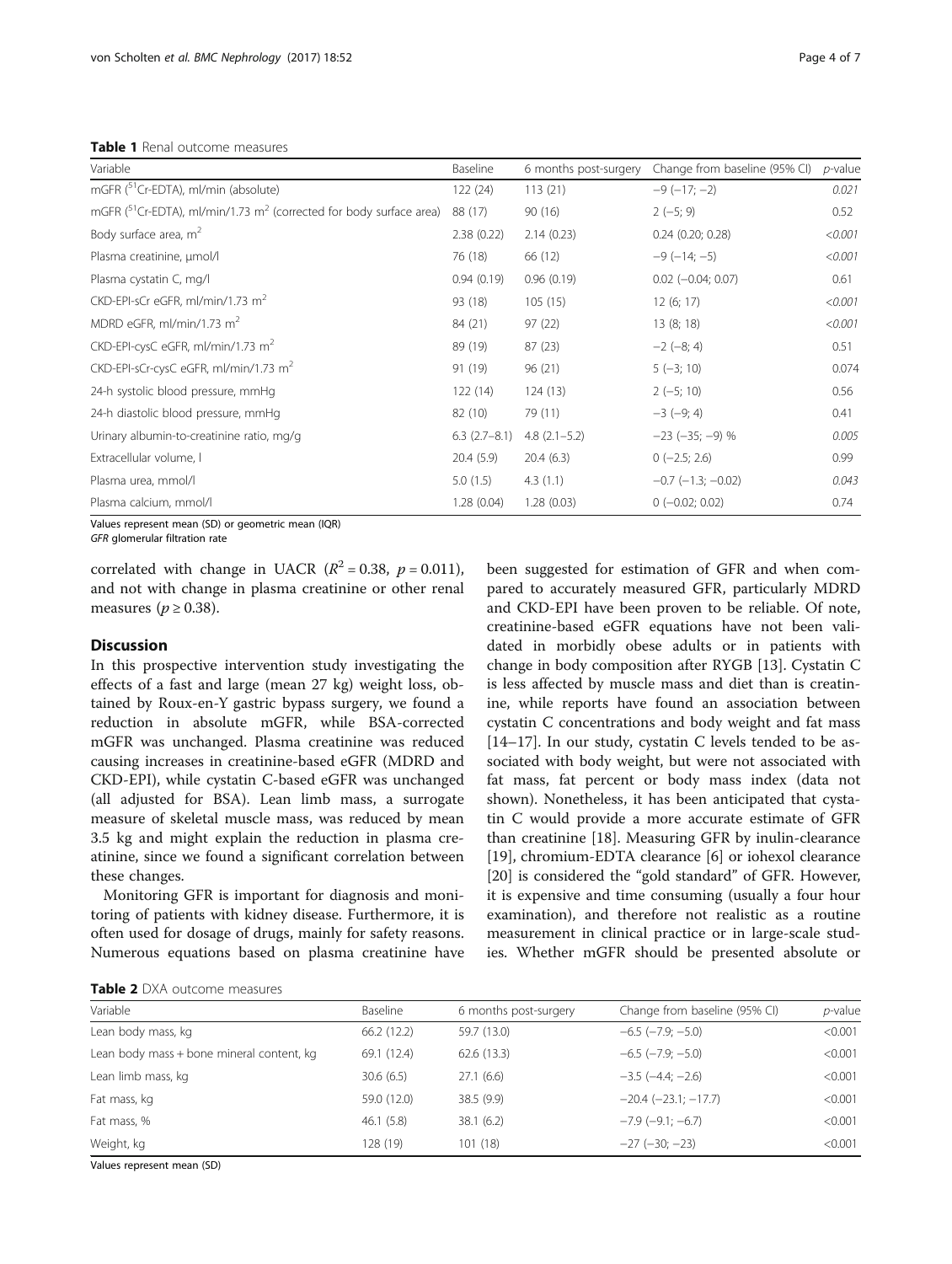BSA-corrected (expressed as per  $1.73 \text{ m}^2$ ) in the setting of obesity is still unclear and may depend on the situation [[13](#page-5-0)]. However, studies have indeed questioned the use of BSA-correction and concluded that data obtained for GFR indexed by BSA should either be avoided or interpreted with caution, especially in obese subjects [\[21,](#page-5-0) [22\]](#page-6-0). Due to the limitations of BSA-correction, the extracellular volume has been proposed as a better parameter for body size adjustment of GFR than BSA [[23](#page-6-0)]. In our study, the extracellular volume was essentially unchanged six months after RYGB, hence mGFR adjusted for extracellular volume was reduced. However GFR indexed with extracellular volume is currently not recommended [\[24\]](#page-6-0).

Taken together, the optimal methods of measuring kidney function in obese subjects and after weight changes are debated but still indeterminate. The purpose of the present study was to obtain a better understanding of how a large weight loss influence measured and estimated kidney function. The study hypothesis was that change in creatininebased eGFR would be different than change in mGFR, since a large weight reduction would lead to a reduction in muscle mass affecting plasma creatinine levels without impacting BSA-corrected mGFR. Our primary findings were that absolute mGFR was reduced, BSA-corrected mGFR and cystatin C-based eGFR were unchanged, while creatinine-based eGFR was increased after a weight reduction of mean 27 kg. By applying robust methods for determination of body composition, we were able to demonstrate that changes in muscle mass correlated with changes in plasma creatinine. This suggests that for monitoring changes in renal function over time in patients experiencing a large weight loss, cystatin C-based estimates of GFR may be more useful.

Other studies have demonstrated similar results. In a study of 37 patients, a weight loss of 37 kg six months after surgery was associated with a significant reduction in mean creatinine, and accordingly an increase in MDRD, while Cockcroft Gault eGFR (including both creatinine and body weight) was decreased [\[25](#page-6-0)]. A small prospective study demonstrated that BSA-corrected mGFR, determined using clearance of iothalamate, was reduced in a cohort of 11 women during the first year after bariatric surgery. Notably, serum creatinine and creatinine-based eGFR did not identify this change in renal function, which was explained by a large reduction in creatinine production. Preoperatively, the CKD-EPI equation underestimated mGFR; postoperatively, mGFR was overestimated due to the reduction in body weight and muscle mass [[12\]](#page-5-0). Of note, these studies did not measure actual changes in body composition. In a recent pooled analysis including more than 5000 patients, we assessed whether a pharmaceutically induced weight loss was associated with changes in plasma creatinine. We demonstrated that a "stable" weight reduction of mean 1.9 kg was not associated with a change in plasma creatinine and concluded, that in patients experiencing a smaller weight reduction, creatinine-based equations (MDRD and CKD-EPI) are unaffected and can be applied [\[26\]](#page-6-0). The extent and rate of a weight reduction associated with enough impact on skeletal muscle mass reduction to affect levels of creatinine and eGFR is currently unknown and cannot be determined by the present study. Depending on the magnitude of the weight reductions, a non-creatinine-based equation (e.g. cystatin C) should be considered for these studies, in order to obtain reliable estimates of kidney function.

Our present study expands on previous studies investigating the effects of bariatric surgery on mGFR. In studies examining mGFR in patients with normal or supranormal kidney function, absolute mGFR decreased significantly, while the BSA-corrected mGFR was unchanged one year after surgery [\[13](#page-5-0), [27](#page-6-0)]. In the present study, we can confirm these findings and in a sub-analysis of subjects with hyperfiltration (baseline mGFR > 130 ml/min,  $n = 5$ ) mGFR was significantly reduced by 24 ml/min (data not shown). This illustrates that the GFR-lowering effect of bariatric surgery is more pronounced in subjects with supranormal baseline levels of mGFR. It has been suggested that the decrease in the absolute mGFR is a resolution of glomerular hyperfiltration which may result in decreased intraglomerular pressure and kidney injury [\[13](#page-5-0), [27](#page-6-0), [28\]](#page-6-0).

In a recent study, including 985 patients treated with bariatric surgery and 985 matched controls, it was concluded that patients undergoing bariatric surgery had a 58% lower risk of an eGFR decline ≥ 30% and a 57% lower risk of doubling of serum creatinine or developing end-stage renal disease compared with the controls. Of note, end-stage renal disease occurred in only eight surgery and ten non-surgery patients, indicating that the vast majority of the kidney outcomes were based on levels of creatinine [\[29](#page-6-0)]. While the study was welldesigned and provided valuable information with important clinical implications, a major limitation is the use of a creatinine-based eGFR for determination of kidney outcomes, as also highlighted by the authors themselves. In our study, plasma creatinine was reduced in all patients except two, likely explained by a reduction in muscle mass. We found absolute mGFR and creatininebased eGFR to change in opposite directions after RYGB. In order to resolve whether bariatric surgery is reducing the risk of adverse kidney outcomes, cystatin C-based eGFR may be a more suitable measure.

## Strengths and limitations

Strengths of this study include the prospective design and the use of robust methods to determine changes in renal function and body composition after RYGB. Limitations include the small sample size and lack of a nonsurgical control group with a comparable weight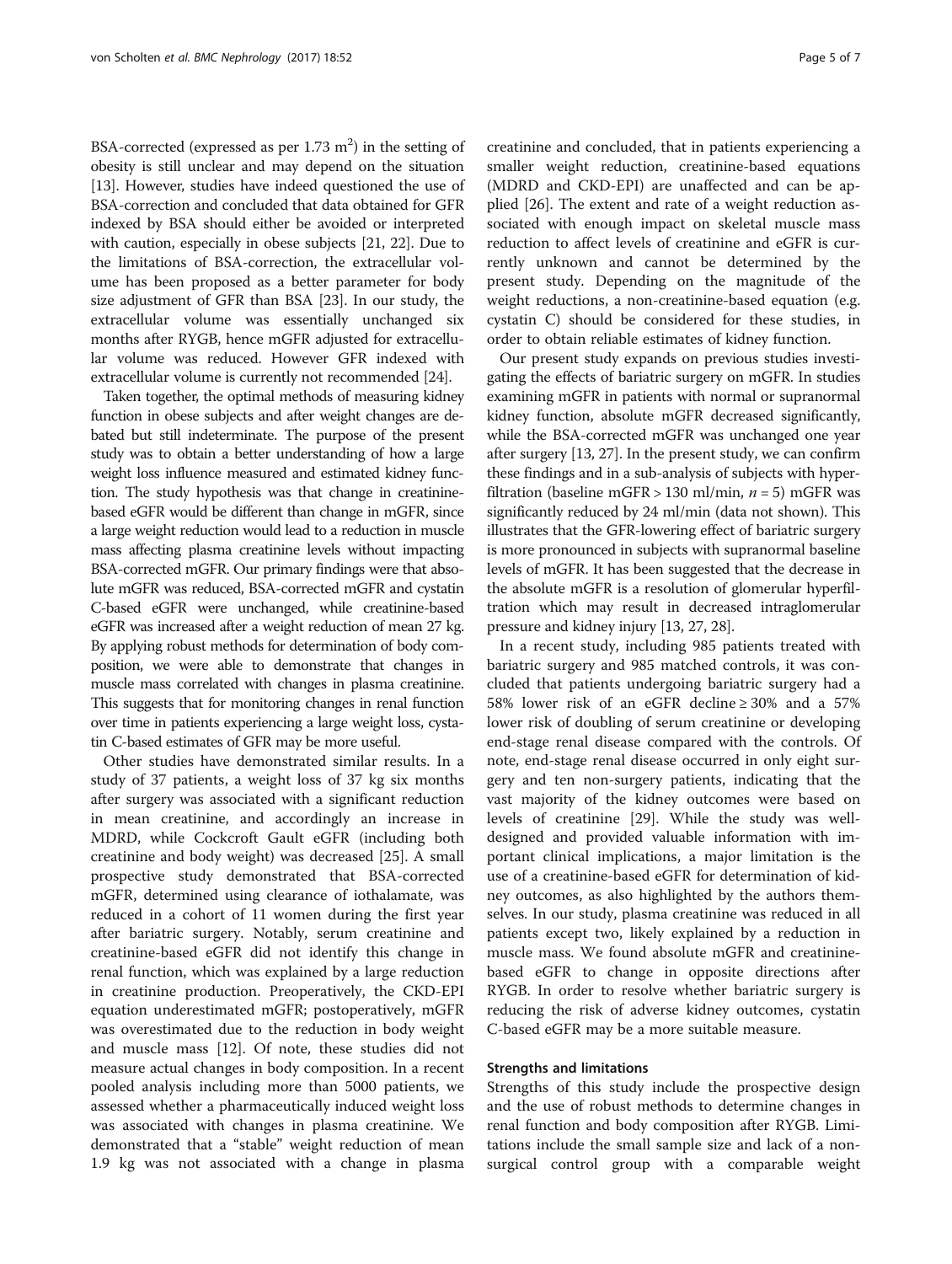<span id="page-5-0"></span>reduction. As a result, we are unable to rule out that our findings are not specifically caused by the RYGB-related changes in the renal outcome measures.

## Conclusions

Major weight reductions are associated with a reduction in absolute mGFR, which may reflect resolution of glomerular hyperfiltration, while mGFR adjusted for body surface area was unchanged. Estimates of GFR based on plasma creatinine overestimate renal function likely due to changes in muscle mass, whereas cystatin C based estimates are unaffected. Our results have important implications for both clinicians and researchers and provide a better understanding of the physiology of glomerular filtration rate and emphasize the limitations of using plasma creatinine in the setting of obesity and following weight changes.

#### Abbreviations

BSA: Body surface area; CKD-EPI: Chronic Kidney Disease Epidemiology Collaboration; CysC: Cystatin C; DXA: Dual energy X-ray absorptiometry; eGFR: Estimated glomerular filtration rate; GFR: Glomerular filtration rate; IQR: Interquartile range; MDRD: Modification of Diet in Renal Disease; mGFR: Measured glomerular filtration rate; RYGB: Roux-en-Y gastric bypass surgery; SD: Standard deviation; UACR: Urinary albumin-to-creatinine ratio

#### Acknowledgements

We thank all participants and acknowledge the work of study nurse Lone Jelstrup and lab technicians Anne G. Lundgaard, Berit R. Jensen, Tina R. Juhl, and Jessie A. Hermann, employees at Steno Diabetes Center A/S.

#### Funding

The study was funded by internal grants from Steno Diabetes Center, Gentofte, Denmark.

#### Availability of data and materials

The datasets used and/or analysed during the current study are available from the corresponding author on reasonable request.

#### Authors' contributions

BJvS conceived and designed the research, analysed and interpreted the data, performed statistical analysis and wrote the manuscript. FP conceived and designed the research, analysed and interpreted the data, and made critical revision of the manuscript for key intellectual content. MS conceived and designed the research and made critical revision of the manuscript for key intellectual content. TWH made critical revision of the manuscript for key intellectual content. SM conceived and designed the research and made critical revision of the manuscript for key intellectual content. PR conceived and designed the research, analysed and interpreted the data, handled funding and supervision, made critical revision of the manuscript for key intellectual content and supervised the study. BJvS is the guarantor of this work and, as such, had full access to all the data in the study and takes responsibility for the integrity of the data and the accuracy of the data analysis. All authors read and approved the final manuscript.

#### Competing interests

The authors declare that they have no competing interests.

#### Consent for publication

Not applicable.

#### Ethics approval and consent to participate

The study protocol was approved by The Research Ethics Committee, Capital Region of Denmark with the protocol number: H-1-2013-074, and the study was conducted according to the Declaration of Helsinki.

All patients gave written informed consent before any study procedure was initiated.

#### Author details

<sup>1</sup>Steno Diabetes Center Copenhagen, Niels Steensens Vej 1, 2820 Gentofte, Denmark. <sup>2</sup>Hvidovre University Hospital, Hvidovre, Denmark. <sup>3</sup>University of Copenhagen, Copenhagen, Denmark. <sup>4</sup> Aarhus University, Aarhus, Denmark

## Received: 2 November 2016 Accepted: 2 February 2017 Published online: 06 February 2017

#### References

- 1. Wyss M, Kaddurah-Daouk R. Creatine and creatinine metabolism. Physiol Rev. 2000;80(3):1107–213.
- 2. Levey AS, Bosch JP, Lewis JB, Greene T, Rogers N, Roth D. A more accurate method to estimate glomerular filtration rate from serum creatinine: a new prediction equation. Modification of Diet in Renal Disease Study Group. Ann Intern Med. 1999;130:461–70.
- 3. Levey AS, Stevens LA, Schmid CH, Zhang YL, Castro III AF, Feldman HI, et al. A new equation to estimate glomerular filtration rate. Ann Intern Med. 2009;150(9):604–12.
- 4. Newman DJ, Cystatin C. Ann Clin Biochem. 2002;39(Pt 2):89–104.
- 5. Svane MS, Jorgensen NB, Bojsen-Moller KN, Dirksen C, Nielsen S, Kristiansen VB, et al. Peptide YY and glucagon-like peptide-1 contribute to decreased food intake after Roux-en-Y gastric bypass surgery. Int J Obes (Lond). 2016; 40(11):1699–706.
- 6. Bröchner-Mortensen J. A simple method for the determination of glomerular filtration rate. Scand J Clin Lab Invest. 1972;30:271–4.
- 7. Du Bois D, Du Bois EF. A formula to estimate the approximate surface area if height and weight be known. Arch Intern Med. 1916;17:863–71.
- 8. Inker LA, Schmid CH, Tighiouart H, Eckfeldt JH, Feldman HI, Greene T, et al. Estimating glomerular filtration rate from serum creatinine and cystatin C. N Engl J Med. 2012;367(1):20–9.
- 9. Newman AB, Kupelian V, Visser M, Simonsick EM, Goodpaster BH, Kritchevsky SB, et al. Strength, but not muscle mass, is associated with mortality in the health, aging and body composition study cohort. J Gerontol A Biol Sci Med Sci. 2006;61(1):72–7.
- 10. Theilade S, Joergensen C, Persson F, Lajer M, Rossing P. Ambulatory tonometric blood pressure measurements in patients with diabetes. Diabetes Technol Ther. 2012;14(6):453–6.
- 11. Nair D, Tan SY, Gan HW, Lim SF, Tan J, Zhu M, et al. The use of ambulatory tonometric radial arterial wave capture to measure ambulatory blood pressure: the validation of a novel wrist-bound device in adults. J Hum Hypertens. 2008;22(3):220–2.
- 12. Lieske JC, Collazo-Clavell ML, Sarr MG, Rule AD, Bergstralh EJ, Kumar R. Gastric bypass surgery and measured and estimated GFR in women. Am J Kidney Dis. 2014;64(4):663–5.
- 13. Friedman AN, Moe S, Fadel WF, Inman M, Mattar SG, Shihabi Z, et al. Predicting the glomerular filtration rate in bariatric surgery patients. Am J Nephrol. 2014;39(1):8–15.
- 14. Tangri N, Stevens LA, Griffith J, Tighiouart H, Djurdjev O, Naimark D, et al. A predictive model for progression of chronic kidney disease to kidney failure. JAMA. 2011;305(15):1553–9.
- 15. Stevens LA, Schmid CH, Greene T, Li L, Beck GJ, Joffe MM, et al. Factors other than glomerular filtration rate affect serum cystatin C levels. Kidney Int. 2009;75(6):652–60.
- 16. Vinge E, Lindergard B, Nilsson-Ehle P, Grubb A. Relationships among serum cystatin C, serum creatinine, lean tissue mass and glomerular filtration rate in healthy adults. Scand J Clin Lab Invest. 1999;59(8):587–92.
- 17. Chew-Harris JS, Florkowski CM, George PM, Elmslie JL, Endre ZH. The relative effects of fat versus muscle mass on cystatin C and estimates of renal function in healthy young men. Ann Clin Biochem. 2013;50(Pt 1):39–46.
- 18. Shlipak MG, Matsushita K, Arnlov J, Inker LA, Katz R, Polkinghorne KR, et al. Cystatin C versus creatinine in determining risk based on kidney function. N Engl J Med. 2013;369(10):932–43.
- 19. Berger EY, Farber SJ, Earle Jr DP. Comparison of the constant infusion and urine collection techniques for the measurement of renal function. J Clin Invest. 1948;27(6):710–6.
- 20. Krutzen E, Back SE, Nilsson-Ehle I, Nilsson-Ehle P. Plasma clearance of a new contrast agent, iohexol: a method for the assessment of glomerular filtration rate. J Lab Clin Med. 1984;104(6):955–61.
- 21. Eriksen BO, Melsom T, Mathisen UD, Jenssen TG, Solbu MD, Toft I. GFR normalized to total body water allows comparisons across genders and body sizes. J Am Soc Nephrol. 2011;22(8):1517–25.